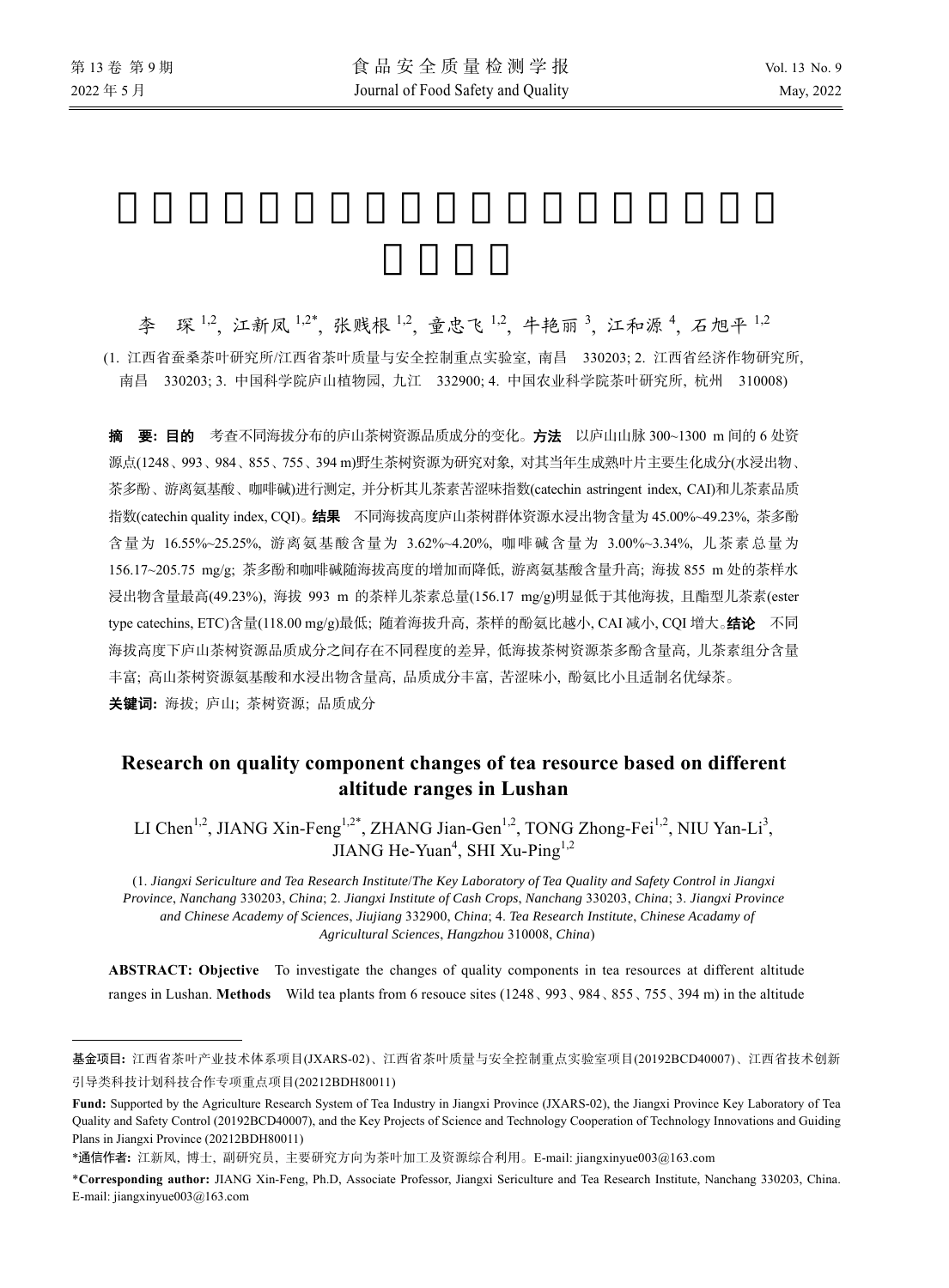ranges from 300 to 1300 m of Lushan were selected as test samples, the main biochemical components (water extract, tea polyphenols, free amino acid, caffeine) of fresh leaves were determined, and the catechin astringent index (CAI) and catechin quality index (CQI) were analyzed. **Results** The content of water extract, tea polyphenol, free amino acid, and caffeine in the leaves of different altitude in Lushan ranged from 45.00%–49.23%, 16.55%–25.25%, 3.62%‒4.20%, and 3.00%‒3.34%, and the total amount of catechin ranged from 156.17 to 205.75 mg/g. The content of tea polyphenols and caffeine decreased with the increase of altitude, while the free amino acid increased; the water extract content (49.23%) of samples at 855 m altitude was the highest, and the total amount of catechin (156.17 mg/g) of samples at 993 m altitude was significantly lower than other altitudes, the ester type catechins (ETC) (118.00 mg/g) of samples at 993 m altitude was the lowest; with increase of altitude, the phenol-ammonia ratio of samples decreased, the catechin astringent index (CAI) decreased, the catechin quality index (CQI) increased. **Conculsion** There are various differences in the quality components of tea resource in Lushan at different altitudes, the content of catechin components of tea resource of low altitude are abundant, as well as the content of tea polyphenols; high mountain tea resources are rich in quality components with high content of amino acid and water extract, little bitterness and phenol-ammonia, and suitable for processing of famous green tea.

**KEY WORDS:** altitude; Lushan; tea resource; quality component

## **0** 引 言

庐山种茶和产茶历史悠久, 据《庐山志》载: "东汉时 佛教传入我国, 当时梵宫寺院多至三百余座, 僧侣云集。 攀危岩, 冒飞泉, 更采野茶, 以充饥渴"[1‒2]。庐山云雾茶最 早为一种野生茶, 因受庐山日光直射时间短、昼夜温差大、 多云雾等气候条件影响, 形成其条索粗壮、青翠多毫、汤 色明亮、叶嫩匀齐、香凛持久、醇厚味甘的独特风味[3]。 庐山位于江西省北部, 是座崛起于平地的孤立山系, 地处 亚热带东部季风气候区域, 有较鲜明的山地气候特征, 庐 山主峰最高海拔 1474 m, 茶树在不同海拔高度均有分布。 由于温度、光照、降雨量、云雾量等环境因子均随海拔梯 度发生不同程度的变化<sup>[3-4]</sup>, 因此不同海拔的茶树的生长 发育、生理代谢、品质也必然呈现出相应的不同特征[5]。 庐山区域内有大量的茶树资源, 目前研究多集中在对庐山 云雾茶品质特性分析上, 从而实现庐山云雾茶等级和产地 判别及真伪鉴定[6‒9], 但鲜有文献报道该区域的茶树群体 资源的调查及品质成分状况, 本研究在调查庐山不同区 域、不同海拔茶树的资源分布的基础上, 对茶树鲜叶样品 进行品质成分分析, 补充了庐山云雾茶树种质资源库, 有 利于对庐山茶树资源的进一步开发。

## **1** 材料与方法

### **1.1** 材料与试剂

以庐山 6 处茶树资源点(从庐山主峰北麓山脉最高处沿 水从高海拔往低海拔的 1248、993、984、855、755、394 m 共计 6 处有野生茶树分布的点)采集的茶树资源的成熟叶 片(从顶端往下数 3、4、5 等 2020 年生的成熟叶片, 超过一 年的老叶不采摘)为材料, 为明确海拔分布特点, 本研究中 海拔800~1300 m称为高海拔, 600~800 m称为中海拔, 600 m 以下称为低海拔。采用微波高火档杀青 2 min 后, 80 °C 烘 至足干后待测。采集资源样品基本信息见表 1, 采样时间 为 2020 年 9 月 7 日~2020 年 9 月 9 日。

乙腈(色谱纯)、冰乙酸(纯度 0.15%)(上海麦克林生化 科技有限公司); 咖啡碱、儿茶素标准品(纯度 98%, 成都 普瑞法科技开发有限公司); 纯水[屈臣氏集团(香港)有限 公司]。

表 **1** 庐山茶树资源样品基本信息 **Table 1 Basic information of tea resource samples in Lushan** 

|                |       | тляман                      |      |
|----------------|-------|-----------------------------|------|
| 编号             | 采集地点  | 经纬度                         | 海拔/m |
| 1              | 庐山大月山 | 115°59'0.27", 29°33'41.4"   | 1248 |
| 2              | 庐山天合谷 | 115°59'7.926", 29°32'40.89" | 993  |
| 3              | 庐山仙人洞 | 115°57'30.6", 29°33'50.76"  | 984  |
| $\overline{4}$ | 庐山大天池 | 115°57'22.68", 29°33'33.48" | 855  |
| 5              | 庐山剪刀峡 | 115°58'51.42", 29°34'45.71" | 755  |
| 6              | 庐山马尾水 | 116°1'28.2", 29°37'44"      | 394  |

#### **1.2** 仪器与设备

Hypersil BDS C<sub>18</sub> 色谱柱(250 mm×4.6 mm, 5 μm)(美 国赛默飞世尔公司); LC1260 高效液相色谱仪(美国安捷伦 有限公司); UV-2550 紫外可见分光光度计(日本岛津仪器 有限公司)。

#### **1.3** 实验方法

水浸出物的测定参照 GB/T 8305—2013《茶水浸出物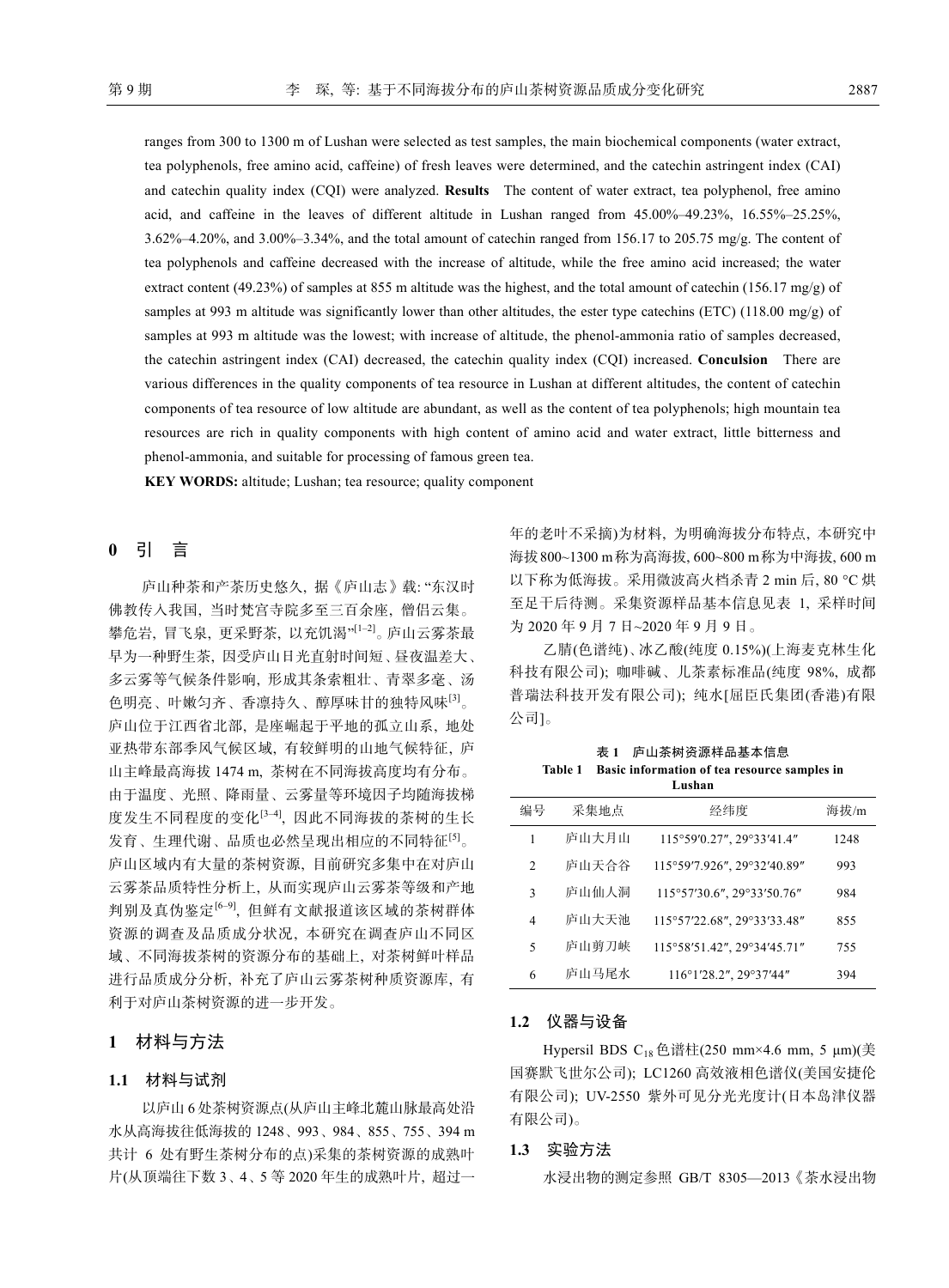测定》, 茶多酚总量的测定参照 GB/T 8313—2018《茶叶中 茶多酚和儿茶素类含量的检测方法》, 游离氨基酸总量的测 定参照 GB/T 8314—2013《茶游离氨基酸总量的测定》。

儿茶素组分、咖啡碱含量的测定采用高效液相色谱法 (high performance liquid chromatography,  $HPLC$ <sup>[10]</sup>:  $\overline{\mathcal{R}}$ 用 Hypersil BDS C<sub>18</sub> 色谱柱(250 mm×4.6 mm, 5 μm); 流动相 A 为 0.15%冰乙酸溶液; 流动相 B 为乙腈。流动相 A 的梯 度变化: 0~5 min 为 95%~92%, 5~15 min 为 92%~88%, 15~30 min 为 88%~80%, 30~31 min 为 80%~0%, 31~35 min 为 0%; 进样量: 10 μL; 柱温: 35 °C; 流速: 0.8 mL/min; 检 测波长: 278 nm。

茶样品质指数分析[11-12]: 儿茶素苦涩味指数(catechin astringent index, CAI)是表达绿茶滋味的经验参数, 值越大, 苦涩味越重; 儿茶素品质指数(catechin quality index, CQI) 是表达茶叶品质的经验参数, CQI 的大小可一定程度反映 绿茶品质差异, 能较为准确地反映出茶叶的持嫩度[13] 分 别按照公式(1)、(2)计算。儿茶素分为非酯型儿茶素 (nonester type catechins, NETC)和酯型儿茶素(ester type catechins, ETC), NETC 包括表儿茶素(epicatechin, EC)、儿 茶素(catechin, C)、没食子儿茶素(gallocatechin, GC)和表没 食子儿茶素(epigallocatechin, EGC), ETC 包括儿茶素没食 子酸酯 (catechingallate, CG) 、表儿茶素没食子酸酯 (epicatechin gallate, ECG)、没食子儿茶素没食子酸酯 (gallocatechin gallate, GCG)和表没食子儿茶素没食子酸酯 (epigallocatechin gallate, EGCG)。

$$
CAI = \frac{EGCG + EGC + ECG + GC}{EC + C}
$$
 (1)

$$
CQI = \frac{EGCG + ECG}{EGC} \times 100
$$
 (2)

式中, EGCG—实验茶样中儿茶素组分 EGCG 的含量, mg/g; EGC—实验茶样中儿茶素组分 EGC 的含量, mg/g; ECG—实 验茶样中儿茶素组分 ECG 的含量, mg/g; GC—实验茶样中儿 茶素组分 GC 的含量, mg/g; EC—实验茶样中儿茶素组分 EC 的含量, mg/g; C—实验茶样中儿茶素组分 C 的含量, mg/g。

### **1.4** 数据处理

本研究每个测定实验均重复 3 次, 实验数据采用 IBM SPSS Statistics 26.0 进行单因素方差分析和显著性分析  $(P<0.05)$ 。

## **2** 结果与分析

#### **2.1** 庐山茶树资源主要生化成分含量分析

对庐山 6 处茶树资源点采集的茶样的水浸出物、茶 多酚、氨基酸和咖啡碱物质含量进行检测。结果如表 2 所示, 不同海拔高度下庐山茶树资源的水浸出物含量为 45.00%~49.23%, 茶多酚含量为 16.55%~25.25%, 游离氨 基酸含量为 3.62%~4.20%, 咖啡碱含量为 3.00%~3.34%。 不同海拔高度茶样的主要品质成分存在较明显的规律性。 茶叶水浸出物的含量是茶汤滋味强弱、厚薄的重要指标[14], 是茶叶内含物丰富的体现, 对茶叶品质的好坏有一定的参 考价值[15]。随着海拔的升高, 茶样的水浸出物含量先升高 后降低, 数据多重比较结果表明, 海拔 855 m 的茶样水浸 出含量最高, 显著高于其他海拔; 海拔 394 m 茶样的水浸 出物含量明显低于其他海拔。在一定海拔高度范围内, 海 拔越高, 云雾多, 漫射光多, 昼夜温差大, 这利于茶树有 机物积累, 茶叶水浸出物含量高; 但海拔高也存在温度 低, 土壤微生物活性微弱等条件, 在一定程度上也影响 了茶树生长及物质的合成积累[16]。

多酚类物质呈现苦和涩两种滋味[17], 且苦味要强于 涩味[18]。茶多酚是构成茶汤苦涩味的主要呈味物质, 其含 量高低是茶叶品质优劣的重要化学指标[19], 茶多酚含量 随海拔的升高而降低, 气温较高的低海拔茶区更有利于 茶树碳代谢, 有利于茶多酚的积累[20], 低海拔(394 m)茶 样的茶多酚含量最高, 达到 25.25%, 显著高于其他海拔 高度茶样, 这可能是高海拔环境所产茶叶的茶汤苦涩味 相对较低的主要原因[15]。

游离氨基酸是茶汤鲜爽度的主要因素。氨基酸的含 量随着海拔高度的升高而上升, 低、高海拔之间差异显著, 高海拔(1248 m)茶样氨基酸含量明显高于低海拔(394 m) 茶样。高海拔气温较低, 有利于茶树氮素代谢, 从而有利 于形成较多的蛋白质和氨基酸等含氮化合物[16]。氨基酸 可弱化茶汤的苦涩味[11], 海拔的升高对茶汤鲜爽度的增 加和苦涩味的减轻都有一定的作用, 本研究结果显示高 海拔的茶树资源茶多酚含量显著低于低海拔茶树资源, 高海拔茶树资源氨基酸含量显著高于低海拔茶树资源, 这也可以说明海拔的升高有利于茶叶品质的提升, 尤其 对茶叶滋味影响巨大。

咖啡碱含量也是影响茶叶质量的重要因素, 在不同 品种和不同生长条件下的茶树之间有所差异, 与其他研 究结果相似[15,21‒23], 茶叶中的咖啡碱含量随海拔的升高 而降低, 800~1000 m 海拔之间茶样咖啡碱含量差异不显著; 咖啡碱呈苦味, 结果表明, 800 m 以下海拔茶样的咖啡碱含 量显著高于其他海拔, 但多项研究<sup>[24-25]</sup>表明咖啡碱与绿茶 的苦味并无相关性, 这可能是由于咖啡碱在茶汤中与其他 物质的相互作用使其浓度低于苦味阈值[18,26‒27], 不同海拔 咖啡碱含量对茶汤的滋味影响可能不大。综合比较发现 高海拔茶树资源咖啡碱含量也是显著低于低海拔茶树资 源的, 因此也间接说明了高海拔茶树资源中氮代谢可能 优于碳代谢, 高海拔、中海拔、低海拔茶树资源中氮库与 碳库分布是协调发展的。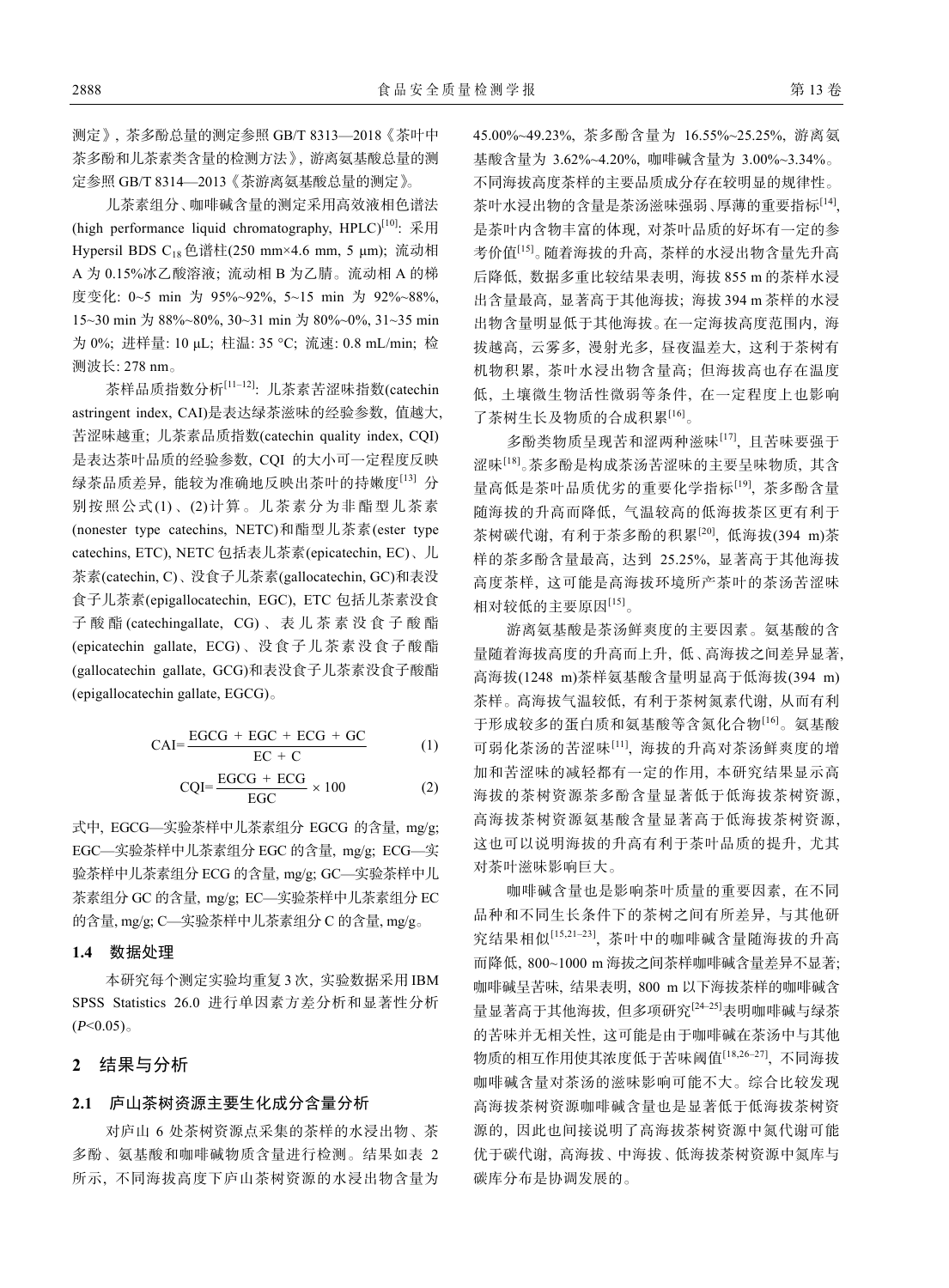表 **2** 庐山茶树资源主要生化成分**(***n***=3) Table 2 Main biochemical components of tea resource in**  Lushan  $(n=3)$ 

| 海拔/m | 水浸出物/%                         | 茶多酚/%                          | 游离氨基酸<br>/9/0                 | 咖啡碱/%                        |
|------|--------------------------------|--------------------------------|-------------------------------|------------------------------|
| 1248 | $48.33 \pm 0.69^b$             | $16.55 \pm 0.50$ <sup>e</sup>  | $4.20 \pm 0.07$ <sup>d</sup>  | $3.00 \pm 0.04$ <sup>d</sup> |
| 993  | $47.71 \pm 0.23$ <sup>bc</sup> | $17.93 \pm 0.84$ <sup>d</sup>  | $4.08 \pm 0.06$ <sup>cd</sup> | $3.16 \pm 0.04^{\circ}$      |
| 984  | $47.22 \pm 0.20$ °             | $18.01 \pm 0.12$ <sup>cd</sup> | $3.95 \pm 0.08$ <sup>bc</sup> | $3.17 \pm 0.04$ <sup>c</sup> |
| 855  | $49.23 \pm 0.31$ <sup>a</sup>  | $19.32 \pm 0.16$ <sup>c</sup>  | $3.83 \pm 0.17$ <sup>ab</sup> | $3.15 \pm 0.05$ <sup>c</sup> |
| 755  | $47.16 \pm 0.15$ °             | $20.89 \pm 1.25^b$             | $3.78 \pm 0.11^{ab}$          | $3.27 \pm 0.03^b$            |
| 394  | $45.00 \pm 0.71$ <sup>d</sup>  | $25.25 \pm 0.88^a$             | $3.62 \pm 0.22^a$             | $3.34 \pm 0.04^a$            |

注: 同列数据后不同小写字母表示差异显著(*P*<0.05), 下同。

### **2.2** 庐山茶树资源儿茶素组分分析

庐山茶树资源儿茶素组分含量见表 3~4。随着海拔升 高, 儿茶素总量呈先降低后增加的趋势, 低海拔(394 m)茶 样儿茶素总量最高, 993 m 海拔左右的茶样儿茶素总量最低; 中高海拔茶树资源中儿茶素总量含量较高的为海拔 855 m 和 755 m, 二者显著高于高海拔茶树资源, 显著低于海拔 394 m 茶树资源。儿茶素含量越高, 茶汤苦涩强度越大[28], 其涩味阈值由小到大依次是 EGCG<CG<ECG<C<EGC<GC <GCG<EC, 其滋味强度与含量显著相关<sup>[29]</sup>, 由表 3 可知, 低海拔(394 m)茶样 EGC、EGCG、ECG 含量最高, C、EC 含量最低; 其中, EGC 和 ECG 随着海拔高度的升高而降低, C 和 EC 随海拔高度的升高而增加, 低海拔(394 m)和高海拔 (1248 m)的茶样 EGCG 含量都较高, 都明显高于海拔 800 m 左右的茶样含量; 海拔 900 m 以上茶样 GC 的含量明显低 于 900 m 以下, 儿茶素可以作为判断茶叶栽培海拔高度 的标准[18]。海拔高度对儿茶素组分含量的影响可能和光 照有关, 研究表明光对儿茶素的代谢有双重影响, 一方 面光照能加速儿茶素的降解, 一方面又能提高茶树体内 苯丙氨酸解氨酶 (phenylalnine ammonialyase, PAL)的活 性, 有利于儿茶素的生物合成[30]。影响最终茶叶品质的不 仅是儿茶素的总量, 更主要是儿茶素各组分间的含量及 比例, 因此不同海拔茶样加工不同茶类的品质各异, 需 进一步结合实际加工方式分析比较。

NETC 和 ETC 对茶汤滋味有着不同的作用, NETC 稍 有涩味, 收敛性弱, 回味爽[31], ETC 作用主要体现在茶汤 收敛性上[32], 是构成涩味的主体[33]。NETC 含量随海拔升 高而降低, 不同海拔高度的茶叶 NETC 之间存在显著差异, 900 m 海拔以上茶样含量明显降低; 低海拔高度的茶叶 ETC 含量为 155.69 mg/g, 明显高于中、高海拔, 993 m 海 拔的 ETC 含量最低, 其他海拔之间茶叶 ETC 含量差异不 明显。

根据此次实验调查及鲜叶成分分析发现, 高海拔的 900 m 以上茶树资源新梢长势较弱, 树体分枝密度及树干 直径都较小, 海拔 900 m 以下随着海拔高度降低, 茶树资 源长势越好。高山良好的生态条件能产出好茶, 但这不是绝 对的, 茶叶的生化品质也非海拔越高越好。儿茶素总量、 NETC 含量分布情况也说明庐山地区茶树资源 900 m 以下 所测的儿茶素组分含量优于高海拔茶树资源, 这可能与海 拔不同的气候因子差别有关, 尤其是降雨量和空气湿度在 一定的高度范围内随这个海拔的升高而增加, 超过一定的 高度又下降。再者, 山区雨雾弥漫, 接收日光辐射和光线 的质量与低海拔或平地不同, 常常是漫射光及短波紫外光 较为丰富, 昼夜温差较大, 结果也显示海拔 800 m 左右的 山区具有良好的茶树品质[15,21]。

#### **2.3** 庐山茶树资源成分比较及品质系数分析

由表 5 可知, 随着海拔增加, CAI 呈降低趋势, 低海拔 (394 m)茶样的 CAI 明显高于其他海拔茶样; 不同海拔之间 CQI 差异较大, 尤其是高海拔(1248 m)茶样与低海拔(394 m) 茶样, 海拔900 m以上茶样的CQI明显高于海拔900 m以下, 综上, 海拔越高, 茶叶的苦涩味越低、持嫩性越好。

酚氨比是茶多酚与氨基酸的比值, 是判定茶类适制 性的指标之一, 酚氨比值高的茶树资源适制红茶, 比值低 的适制绿茶[34‒35], 传统认为低于 8 适制绿茶, 大于 15 适制 红茶, 二者之间红绿兼制[36‒38]。庐山茶树资源的酚氨比随 海拔的降低而增大, 范围在 3.94~6.99 之间, 均小于 8, 均 适制绿茶, 高海拔茶树资源更适合加工优质绿茶。

海拔/m 儿茶素组分/(mg/g) GC EGC C EC EGCG GCG ECG CG 1248  $0.17 \pm 0.06^b$  $21.73 \pm 0.38$ <sup>d</sup> 9.23 $\pm$ 0.31<sup>a</sup> 5.47 $\pm$ 0.35<sup>a</sup> 93.67 $\pm$ 5.34<sup>b</sup>  $0.17 \pm 0.06$ <sup>e</sup>  $33.26 \pm 0.80$ <sup>d</sup>  $0.23 \pm 0.06$ <sup>c</sup> 993  $0.07\pm0.06^b$  $26.87 \pm 0.31$ <sup>c</sup> 6.77 $\pm$ 0.31<sup>b</sup> 4.47 $\pm$ 0.21<sup>b</sup> 81.30 $\pm$ 1.15<sup>d</sup>  $0.37 \pm 0.06$ <sup>d</sup>  $36.10\pm3.02^{cd}$  0.23 $\pm0.06^{c}$ 984  $0.03\pm0.06^b$  $26.47 \pm 0.55$ <sup>c</sup>  $6.37\pm0.25^{\circ}$   $4.43\pm0.32^{\circ}$   $86.33\pm2.15^{\circ}$  $1.19 \pm 0.19^a$  $38.60 \pm 1.05$ <sup>c</sup>  $0.42 \pm 0.03^b$ 855 1.67±0.31<sup>a</sup>  $34.23 \pm 0.25^b$  $5.73\pm0.21^{\circ}$   $3.87\pm0.21^{\circ}$   $86.63\pm1.01^{\circ}$  $0.60 \pm 0.10$ <sup>c</sup>  $42.57 \pm 0.47$ <sup>b</sup>  $0.50\pm0.10^{ab}$ 755 1.83±0.45<sup>a</sup>  $33.70\pm0.26^{\rm b}$  $5.63\pm0.45^{\circ}$   $2.87\pm0.34^{\circ}$   $81.03\pm1.47^{\circ}$  $0.90 \pm 0.10^b$  $43.53\pm0.23^b$  $0.60 \pm 0.17$ <sup>a</sup> 394 1.63±0.15<sup>a</sup> 41.67 $\pm$ 0.59<sup>a</sup>  $4.50\pm0.36^{\text{d}}$   $2.05\pm0.28^{\text{e}}$   $108.07\pm1.62^{\text{a}}$  $0.53\pm0.06^{cd}$  46.63 $\pm2.15^{ad}$  $0.67 \pm 0.06^a$ 

表 **3** 庐山茶树资源儿茶素组分含量**(***n***=3) Table 3 Content of catechin components of tea resource in Lushan (***n***=3)**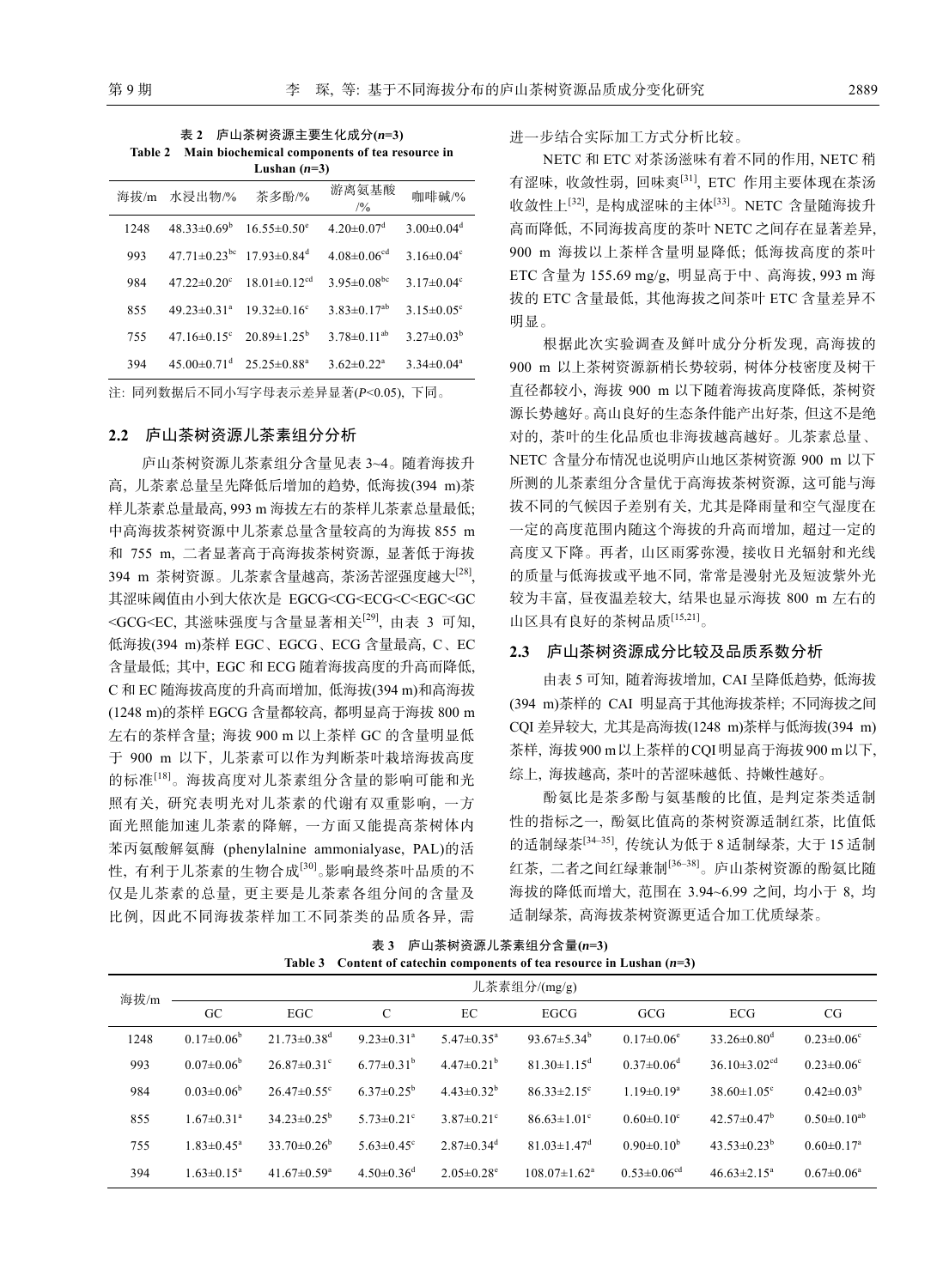表 **4** 庐山茶树资源 **NETC**、**ETC** 含量及儿茶素总量**(***n***=3) Table 4 Content of NETC, ETC and total catechin of tea resource in Lushan (***n***=3)** 

| 海拔/m | NETC/(mg/g)                   | ETC/(mg/g)                     | 儿茶素总量/(mg/g)                    |
|------|-------------------------------|--------------------------------|---------------------------------|
| 1248 | $36.60 \pm 0.75$ <sup>e</sup> | $127.33\pm6.09^b$              | $163.93 \pm 5.44$ <sup>c</sup>  |
| 993  | $38.17 \pm 0.81$ <sup>d</sup> | $118.00 \pm 3.80$ <sup>c</sup> | $156.17\pm4.56^{\rm d}$         |
| 984  | $37.30\pm0.53^{\text{de}}$    | $126.54 \pm 3.35^{\circ}$      | $163.84 \pm 3.37$ <sup>c</sup>  |
| 855  | $45.50 \pm 0.89^b$            | $130.30 \pm 1.13^b$            | $175.80 \pm 1.60^b$             |
| 755  | $44.04 \pm 0.97$ <sup>c</sup> | $126.07\pm1.68^b$              | $170.11 \pm 2.49$ <sup>bc</sup> |
| 394  | $49.85 \pm 0.82$ <sup>a</sup> | $155.69 \pm 2.62^{\circ}$      | $205.75 \pm 2.90^{\circ}$       |

表 **5** 庐山茶树资源成分比较及品质系数**(***n***=3) Table 5 Quality index and compounds of tea resource in Lushan (***n***=3)** 

| 海拔/m | <b>CAI</b>                    | <b>COI</b>                     | 酚氨比                          |
|------|-------------------------------|--------------------------------|------------------------------|
| 1248 | $10.14 \pm 0.67$ <sup>d</sup> | 584.48±38.36 <sup>a</sup>      | $3.94 \pm 0.05^{\circ}$      |
| 993  | $12.85 \pm 0.23$ <sup>c</sup> | $436.93 \pm 10.40^{\circ}$     | $4.39 \pm 0.15$ <sup>d</sup> |
| 984  | $14.03 \pm 0.53$ <sup>c</sup> | $472.11 \pm 12.09^b$           | $4.56\pm0.11^{\rm d}$        |
| 855  | $17.22 \pm 0.70^{\rm b}$      | $377.41 \pm 2.16^d$            | $5.05 \pm 0.22$ <sup>c</sup> |
| 755  | $18.82 \pm 0.98^{\rm b}$      | $369.63 \pm 3.32$ <sup>d</sup> | $5.54 \pm 0.49^b$            |
| 394  | $30.44 \pm 3.34$ <sup>a</sup> | $371.28 \pm 2.81$ <sup>d</sup> | $6.99 \pm 0.22$ <sup>a</sup> |

## **3** 结 论

海拔高度的变化引起环境因子的变化, 包括光照、温湿 度、云雾量等, 小区气候影响物质代谢方向和代谢强度[20]。 高山昼夜温差大, 利于光合产物的积累, 所产茶叶茶汤浓 度好, 且漫射光多、降雨量大、湿度高, 使茶树新梢生长 缓慢, 芽叶粗壮、持嫩性好[39], 高山气温低, 一方面有利于 茶树氮素代谢, 利于蛋白质和氨基酸等含氮化合物的积累, 为茶汤的鲜爽滋味提供一定物质基础; 另一方面茶叶碳素 代谢的相对缓慢, 形成的多酚类物质含量较低, 一定程度 上减轻茶叶苦涩味。高海拔茶园的气候特征, 为茶叶内含 物质的积累创造了良好的条件[40]。

本研究调查了庐山 300~1300 m 间的 6 处资源点茶树资 源的主要生化成分, 并分析了相关品质系数, 结果表明, 随 着海拔高度增加, 茶样茶多酚和咖啡碱含量降低, 氨基酸含 量升高, 酚氨比减小; 儿茶素总量先降低后升高, NETC 含量 随海拔升高而降低, 低海拔高度的茶叶 ETC 含量明显高于其 他海拔; 儿茶素苦涩味指数随海拔高度增加而降低, 儿茶素 品质指数变化则与之相反。由此可见, 海拔高度对庐山茶树 资源的各项生化指标和相关品质系数有着不同程度的影响, 海拔相差大的茶样之间差异明显。"高山云雾出好茶", 高海拔 的茶树资源内含成分丰富, 但茶叶品质的形成并非某一项次 生代谢产物单独决定, 也不是某一单独指标的影响, 而是各 种代谢产物综合作用的结果[9], 后续研究可结合加工不同茶 类的感官品质及香气成分等分析, 充分利用不同海拔高度茶 树资源的生化特性, 发挥高山茶的优势, 改善低山茶的品质。

#### 参考文献

[1] 康乐民. 江西名茶[M]. 南昌: 江西科学技术出版社, 2014. KANG LM. Jiangxi famous tea [M]. Nanchang: Jiangxi Science & Technology Press, 2014.

- [2] 江新凤, 李文金, 杨普香. 江西省茶树种质资源研究进展[J]. 蚕桑茶 叶通讯, 2016, (5): 29‒31. JIANG XF, LI WJ, YANG PX. Research progress of tea germplasm resources in Jiangxi Province [J]. Newsl Sericul Tea, 2016, (5): 29–31.
- [3] 马力, 黄纪刚, 吴昊. 庐山云雾茶气候品质分析[J]. 中国高新区, 2017, (23): 229‒230.

MA L, HUANG JG, WU H. Analysis of climatic quality of Lushan Yunwu tea [J]. Sci Technol Ind Parks, 2017, (23): 229-230.

- [4] RABINOWITCH E. Photosynthesis [J]. Annu Rev Phys Chem, 1951, 2(1): 361‒382.
- [5] 程冬梅, 张丽, 韦红飞, 等. 庐山不同海拔茶树光合响应差异研究[J]. 茶叶科学, 2019, (4): 447‒454.

CHENG DM, ZHANG L, WEI HF, *et al*. Different photosynthetic responses of *Camellia sinensis* to Lushan altitude gradient [J]. J Tea Sci,  $2019(4): 447 - 454.$ 

- [6] 刘晔, 王远兴. 基于UPLC-QTOF-MS技术对庐山云雾茶成分分析及真 伪判别[J]. 中国食品学报, 2020, 20(7): 269‒277. LIU Y, WANG YX. Analysis of Lu Mountain Clouds-mist tea's composition and authenticity discrimination based on UPLC-QTOF-MS [J]. J Chin Inst Food Sci Technol, 2020, 20(7): 269‒277.
- [7] 祁兴普, 刘纯友, 佀再勇, 等. 基于风味指纹谱的庐山云雾茶品质等级 研究[J]. 食品研究与开发, 2021, 42(14): 152‒157 QI XP, LIU CY, SI ZY, *et al*. Study on quality grading of Lushan Cloud-fog tea based on flavor fingerprints [J]. Food Res Dev, 2021, 42(14): 152‒157.
- [8] 刘晔, 葛丽琴, 王远兴. 庐山云雾茶挥发性成分主成分分析及产地判 别[J]. 食品科学, 2017, 38(24): 60‒67. LIU Y, GE LQ, WANG YX. Analysis of volatile compounds and geographical origin discrimination of Lu Mountain Clouds-mist tea by principal components analysis [J]. Food Sci, 2017, 38(24): 60-67.
- [9] 刘晔, 徐春晖, 王远兴. 色谱质谱技术结合主成分分析鉴别庐山云雾 茶真伪[J]. 中国食品学报, 2019, 19(7): 262‒274. LIU Y, XU CH, WANG YX. Identification of Clouds-mist tea from Lu Mountain by chromatography mass spectrometry and principal component analysis [J]. J Chin Inst Food Sci Technol, 2019, 19(7): 262-274.
- [10] 王治会, 彭华, 岳翠男, 等. 江西茶树资源功能成分综合评价与种质优 选[J]. 河南农业科学, 2020, 49(8): 54‒62. WANG ZH, PENG H, YUE CN, *et al*. Comprehensive evaluation and germplasm selection of functional tea resources in Jiangxi Province [J]. J Henan Agric Sci, 2020, 49(8): 54-62.
- [11] 阮宇成, 程启坤. 茶儿茶素的组成与绿茶品质的关系[J]. 园艺学报, 1964, (3): 287‒300. RUAN YC, CHENG QK. The relation between the components of tea catechins and the quality of green tea [J]. Acta Hortic Sin, 1964, (3): 287‒300.
- [12] 施兆鹏, 刘仲华. 夏茶苦涩味化学实质的数学模型探讨[J]. 茶叶科学, 1987, 7(2): 7‒12. SHI ZP, LIU ZH. Probe into mathematical model of chemical essence of

bitterness and astringency in summer green tea [J]. J Tea Sci, 1987, 7(2):  $7 - 12.$ 

[13] 李庆伟. 日照绿茶儿茶素品质指数研究[J]. 农学学报, 2014, 4(6): 64‒66.

LI QW. Rizhao green tea catechin quality index [J]. J Agric, 2014, 4(6): 64‒66.

- [14] 黄亚辉, 谢曼卫, 郭满华, 等. 优质红茶种群--英德野生茶树的生化成 分研究[J]. 茶叶通讯, 2020, 47(1): 25‒31. HUANG YH, XIE MW, GUO MH, *et al*. Study on biochemical components of high quality black tea population-Wild tea germplasm resources in Yingde [J]. J Tea Commun, 2020, 47(1): 25‒31.
- [15] 张伟, 张艺成, 武文文. 豫南大别山区不同海拔高度茶树主要品质成 分变化[J]. 新乡学院学报, 2014, 31(2): 16‒20. ZHANG W, ZHANG YC, WU WW. Changes of main quality components